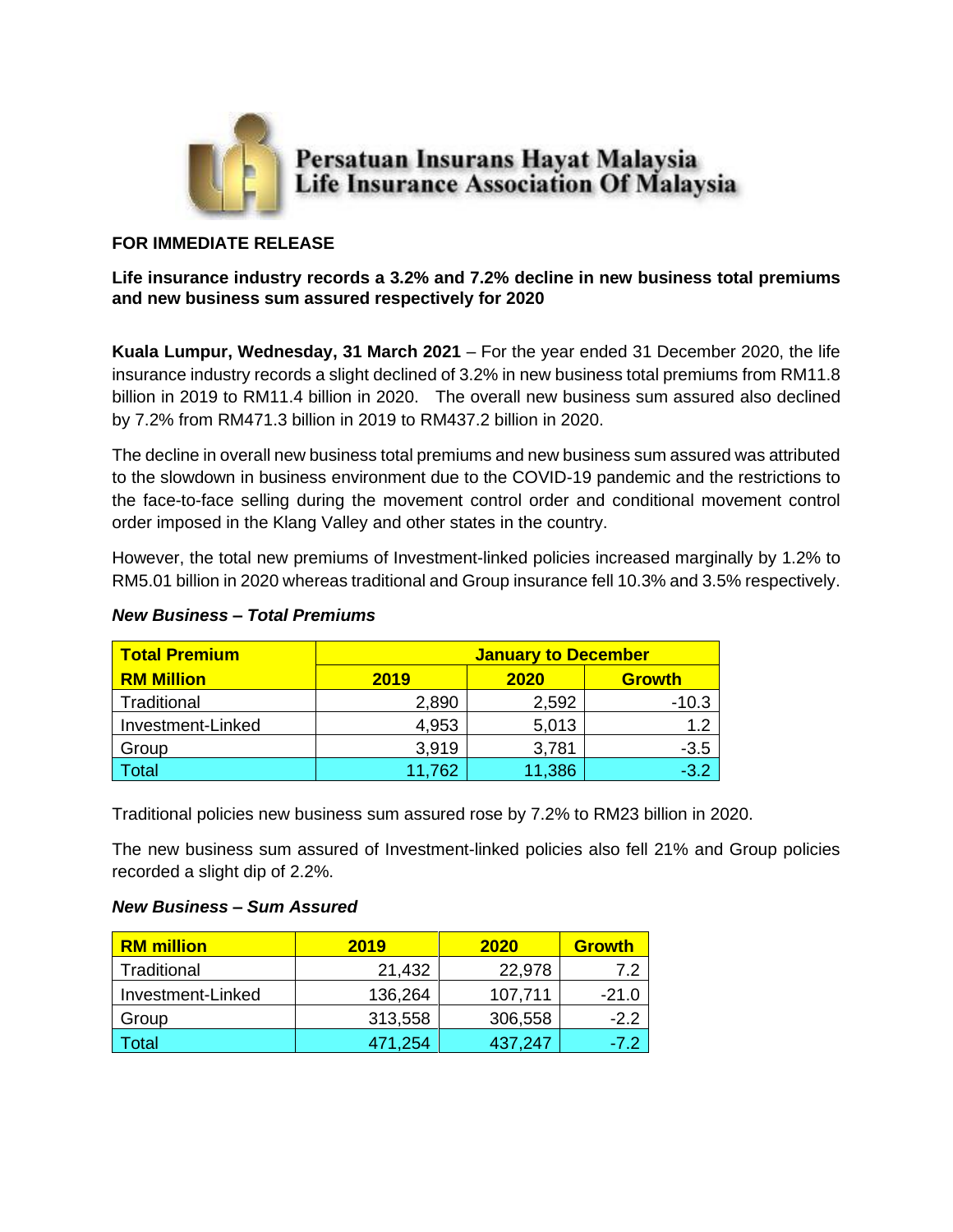The number of new policies contracted by 7.1% from 1.3 million units in 2019 to 1.2 million units in 2020.

While traditional and Group new policies increased by 13.1% and 5.3% respectively, investmentlinked new policies fell by 20.7%.

According to the President of LIAM, Loh Guat Lan, this trend shows that during these unprecedented times, consumers are generally more mindful about their spending and tailoring their purchases to smaller traditional policies (lower protection) due to the COVID-19 crisis which might have affected their financial situation.

"In addition, during an economic slowdown, there is a tendency to shift from savings component type of plans to basic plans with emphasis on protection.

Furthermore, activities of face-to-face life insurance selling were restricted during the pandemic. Investment-linked insurance which is greatly affected is an insurance plan which has more unique features and requires face-to-face interaction by agents to explain these features and ascertain its suitability before an investment-linked plan is recommended," said Loh.

| <b>Vpe</b>        | 2019      | <b>2020</b> | <b>Growth</b> |
|-------------------|-----------|-------------|---------------|
| Traditional       | 516,259   | 583,657     | 13.1          |
| Investment-Linked | 780,456   | 618,884     | -20.7         |
| Group             | 18,519    | 19,505      | 5.3           |
| 'otal             | 1,315,234 | 1.222.046   | -7.1          |

# *New Business – New Policies*

As for the total business in force, the industry registered a moderate growth of 5.3% in total business in force from RM41.2 billion in 2019 to RM43.4 billion in 2020.

"Despite the challenging business environment and the slowdown in the economy due to COVID-19 pandemic, the life insurance industry achieved an encouraging growth in its Investment-Linked business, recorded in force premiums growth of 9.8% from RM21.0 billion in 2019 to RM23.1 billion in 2020.

The total in force premiums for traditional policies grew by 1% to RM16.3 billion while Group insurance registered a slight growth of 3.6% to RM3.5 billion.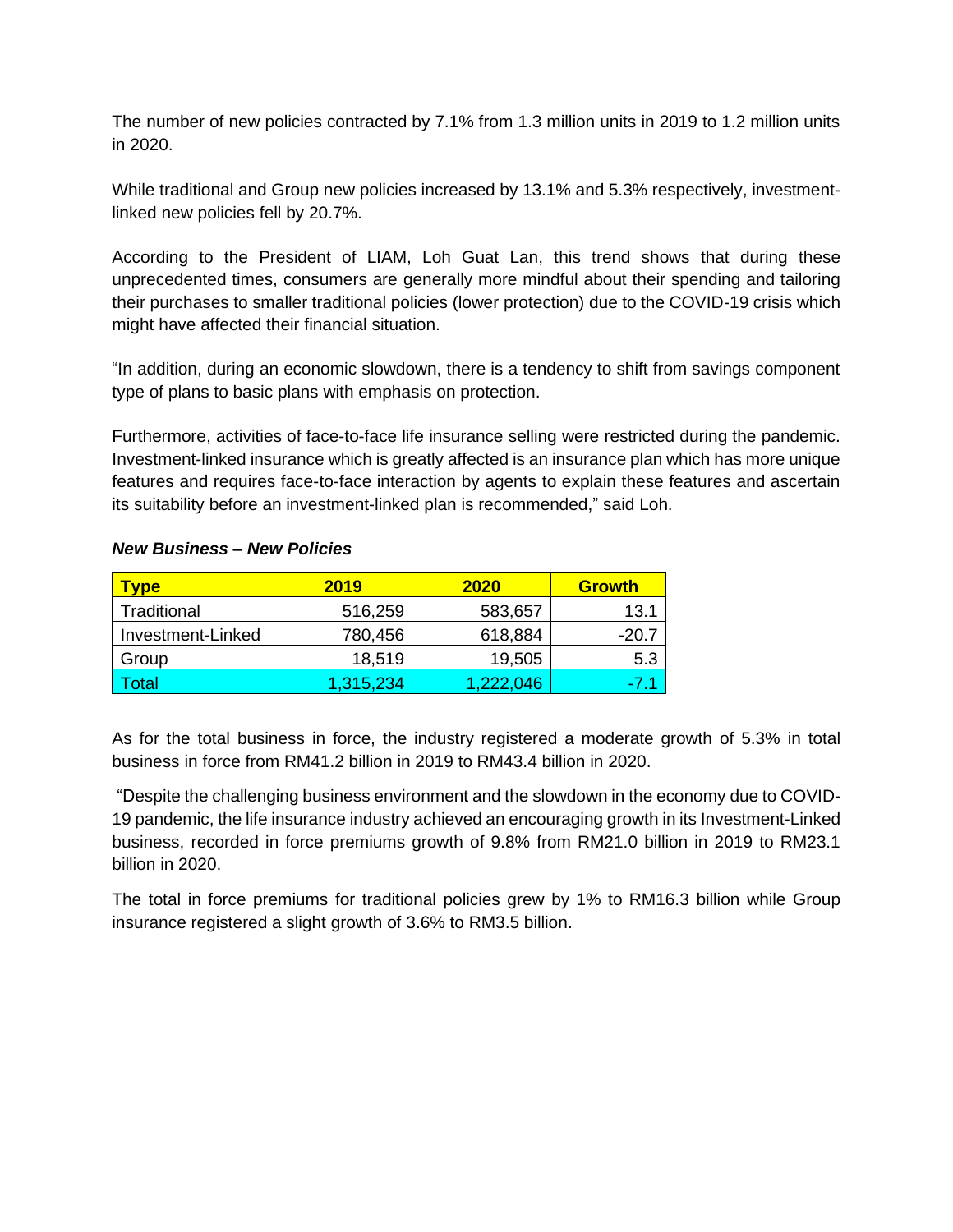## *In Force Premiums*

|                   | <b>January to December</b> |        |               |
|-------------------|----------------------------|--------|---------------|
| <b>RM Million</b> | 2019                       | 2020   | <b>Growth</b> |
| Traditional       | 16,130                     | 16,289 | 1.0           |
| Investment-Linked | 21,012                     | 23,064 | 9.8           |
| Annuity           | 623                        | 475    | $-23.7$       |
| Group             | 3,418                      | 3,541  | 3.6           |
| Total             | 41,183                     | 43,369 | 5.3           |

Total sum assured in force grew by 4.3% from RM1.6 trillion in the previous year to RM1.7 trillion in 2020.

Investment-linked business also recorded an encouraging growth of 8.9% in total sum assured to RM765 billion in 2020 as compared to RM702 billion in the previous year. Traditional policies grew by 0.4% while Group policies increased by 1% as compared to the previous year," Loh explained.

# *Sum Assured In Force*

| <b>RM Million</b> | 2019      | 2020      | <b>Growth</b> |
|-------------------|-----------|-----------|---------------|
| Traditional       | 326,668   | 327,814   | 0.4           |
| Investment-Linked | 702,337   | 765,072   | 8.9           |
| Annuity           | 414       | 390       | $-6.0$        |
| Group             | 586,658   | 592,488   | 1.0           |
| <b>Total</b>      | 1,616,077 | 1,685,763 | 4.3           |

"The total number of policies in force recorded a marginal growth of 0.9% from 12.7 million in 2019 to RM12.8 million in 2020. Investment-linked business also recorded an encouraging growth of 4.4% in number of policies in force to reach 5.9 million in 2020. Meanwhile, Group policies increased marginally at 2.2% while traditional policies recorded a slight decline of 1.8% in 2020," Loh added.

#### *Number of Policies in Force*

| <b>Unit</b>       | 2019       | 2020       | <b>Growth</b> |
|-------------------|------------|------------|---------------|
| Traditional       | 7,008,062  | 6,879,454  | -1.8          |
| Investment-Linked | 5,605,477  | 5,852,960  | 4.4           |
| Annuity           | 92,398     | 88,762     | $-3.9$        |
| Group             | 26,521     | 27,102     | 2.2           |
| 'otal             | 12,732,458 | 12,848,278 | 0.9           |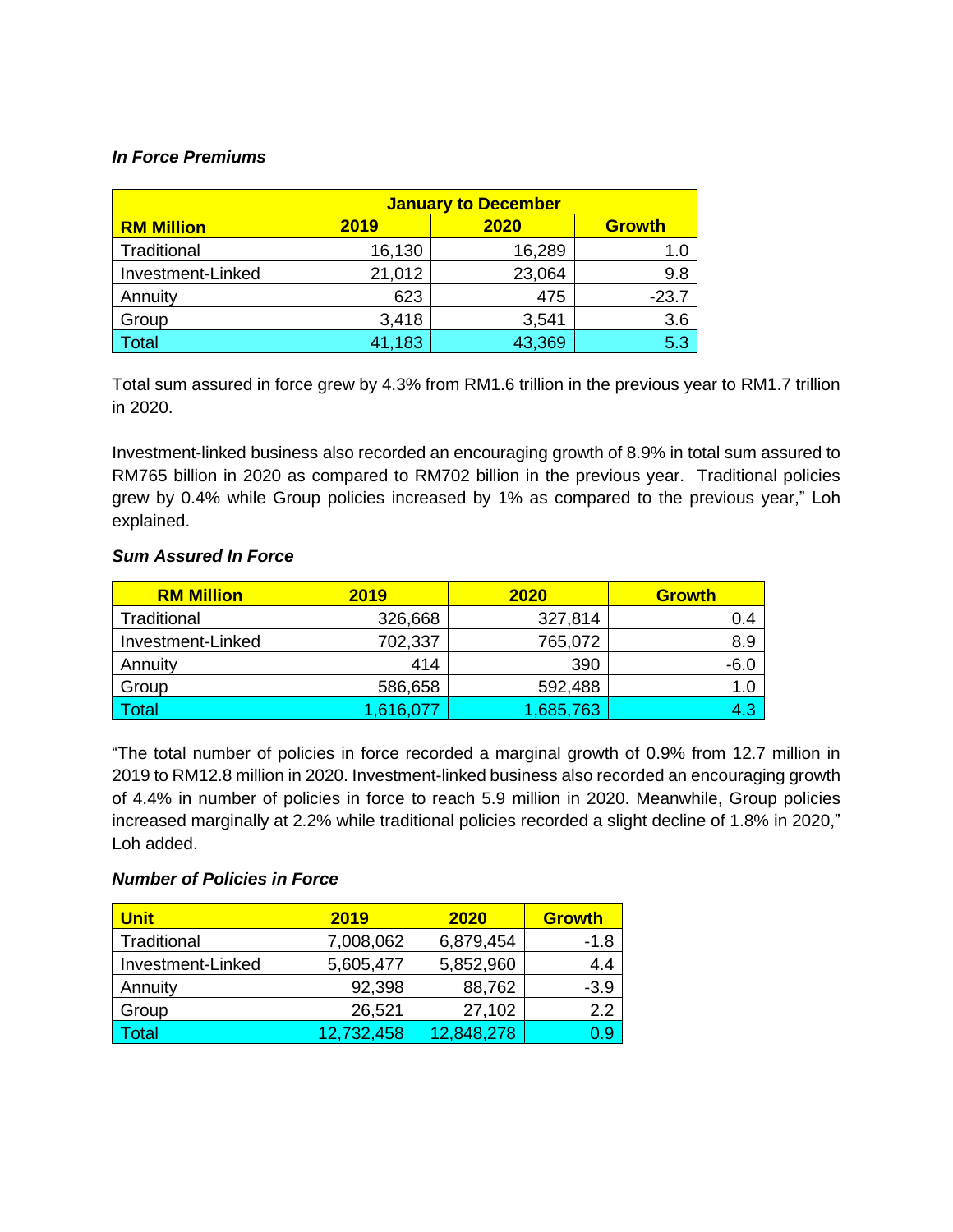Meanwhile, LIAM CEO, Mark O'Dell highlighted that despite the unprecedented challenges brought about by the pandemic that have impacted all sectors of the economy, the industry has quickly adapted itself to the new norm.

Other than online channel, we continue to serve our customers via various distribution channels such as telco providers, banks, agents, direct walk-ins to branches and post offices.

"The pandemic has also resulted in companies becoming more explorative and innovative in enhancing their value propositions by developing plans that suit the needs of the customers. A number of insurers introduced new plans with low premiums via the direct channel platform. Online products are available on respective insurers' websites including medical insurance and critical illness protection plans.

In terms of persistency, we are pleased to note that the policyholders' persistency rate has increased despite the pandemic from 94.5% in 2019 to 95.6% in 2020. Indeed, policyholders discontinuing their insurance coverage in 2020 was the lowest in the last five years, despite the pandemic," added O'Dell.

"We are also delighted to share the recent findings from the Benchmark Customer Service Indicators 2020 Report for Life Insurance which was conducted with LIAM member companies. The findings were very encouraging as the report found that the average turnaround time for the handling of customer complaints had been reduced by 2 days or 10% in 2020 (17 days) as compared to 2019 (19 days). The average turnaround time for the settling of claims from their intimation date also improved from 15 days in 2019 to 12 days in 2020 and from the receiving of all required documents, from 5 days in 2019 to 4 days in 2020.

LIAM will continue to work closely with the various key stakeholders in the industry to outline various public education and awareness initiatives in our efforts to improve financial literacy and financial well-being of Malaysians," O'Dell explained.

On the outlook for 2021, the industry is very positive in its performance in the coming months with the opening of more economic activities and the recovery path for the people and Malaysian economy following the rolling out of the National Immunization Programme for the rakyat. Barring unforeseen circumstances, the industry expects a high single digit growth in 2021.